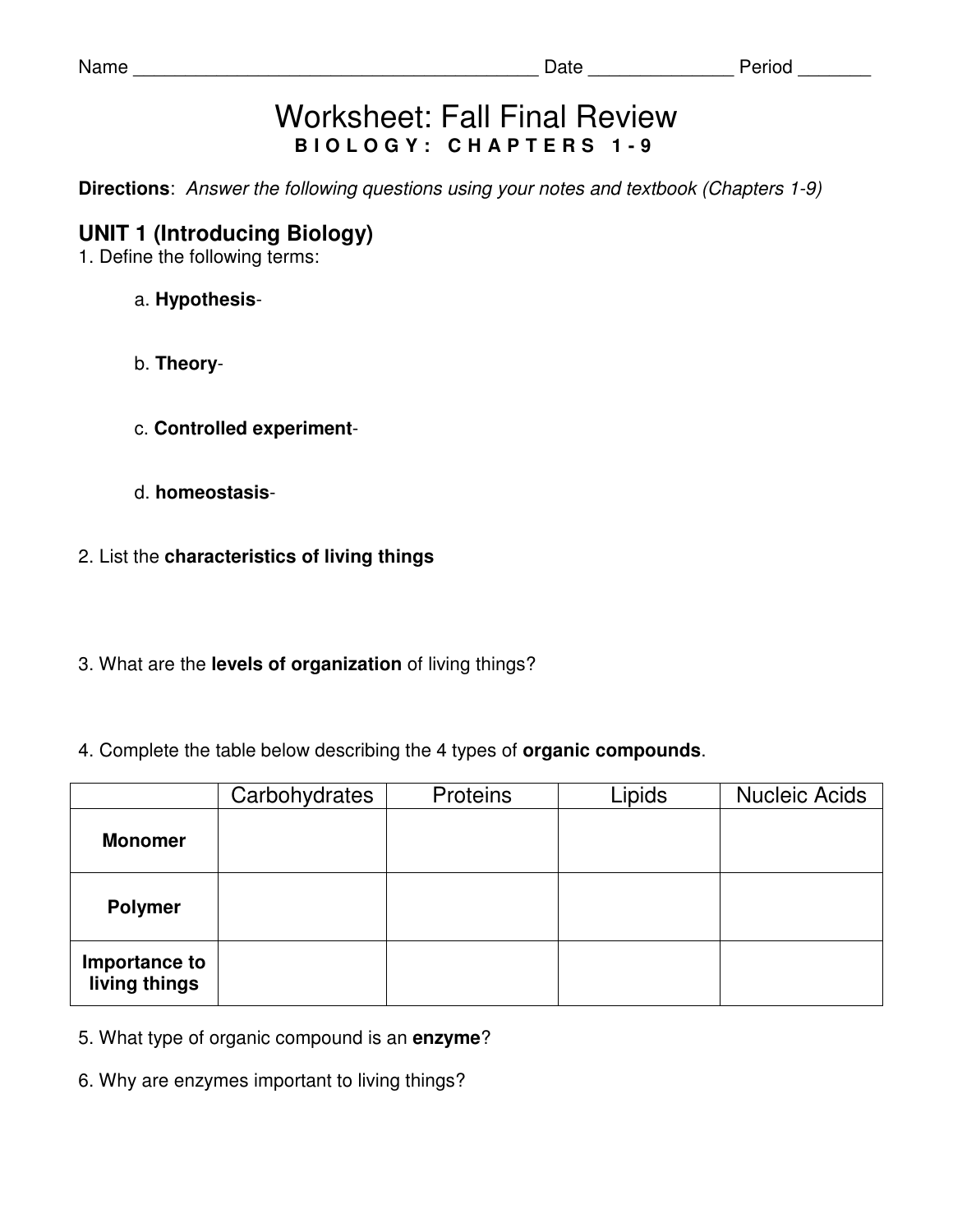- 7. How does an **enzyme** speed up a chemical reaction?
- 8. What is the difference between a **quantitative** and **qualitative observation**?

## **UNIT 2 (Cells)**

9. Complete the table below by places a check mark for those that apply:

|                         | <b>Animal Cells</b> | <b>Plant Cells</b> | <b>Bacteria</b> |
|-------------------------|---------------------|--------------------|-----------------|
| <b>Has nucleus</b>      |                     |                    |                 |
| Has cytoplasm           |                     |                    |                 |
| Has mitochondria        |                     |                    |                 |
| <b>Has chloroplasts</b> |                     |                    |                 |
| <b>Eukaryotic cell</b>  |                     |                    |                 |
| <b>Prokaryotic cell</b> |                     |                    |                 |

10. What chemical compounds make up the structures labeled 1 and 2 in the diagram to the right?



1-

2-

11. Complete the table below describing cell organelles:

| <b>Organelle</b>          | <b>Function</b> |
|---------------------------|-----------------|
| <b>Nucleus</b>            |                 |
| <b>Ribosome</b>           |                 |
| Chloroplast               |                 |
| <b>Mitochondria</b>       |                 |
| Endoplasmic<br>recticulum |                 |
| Golgi apparatus           |                 |
| Lysosome                  |                 |
| <b>Vacuole</b>            |                 |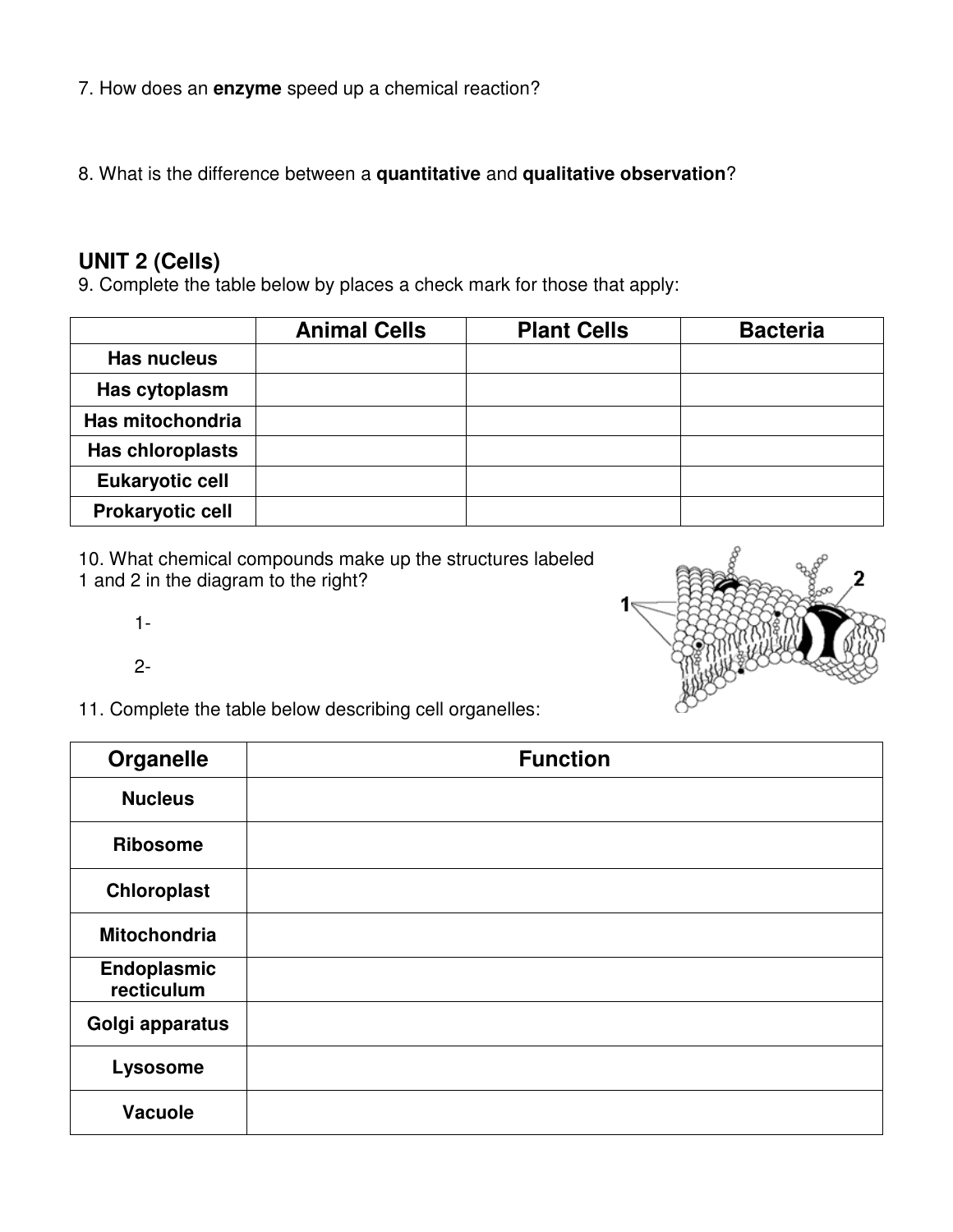12. The cell membrane is referred to as **selectively (semi) permeable**. What does this mean?

13. What is the difference between **active transport** and **passive transport**?

#### 14. What is **diffusion**?

#### 15. What is **osmosis**?

- 16. How is the molecule **ATP** important to living things?
- 17. How does **ATP** release energy?
- 18. What is the equation for **photosynthesis**?
- 19. How is the equation for photosynthesis and cellular respiration related?
- 20. What provides the energy to drive the **light-dependent stage of photosynthesis**?
- 21. What is the correct sequence of events (stages) in **cellular respiration**? (Hint: there are 3)
- 22. Cellular respiration is considered an **aerobic** process whereas fermentation is considered **anaerobic**. What is the difference?
- 23. What are the two types of **Fermentation** (anaerobic respiration) and where do each occur?
- 24. What is glycolysis and what is the starting molecule for **glycolysis**?
- 25. How many molecules of ATP are produced by **glycolysis**?
- 26. How many molecules of ATP are produced overal in **cellular respiration**?
- 27. How many molecules of ATP are produced in **fermentation**?